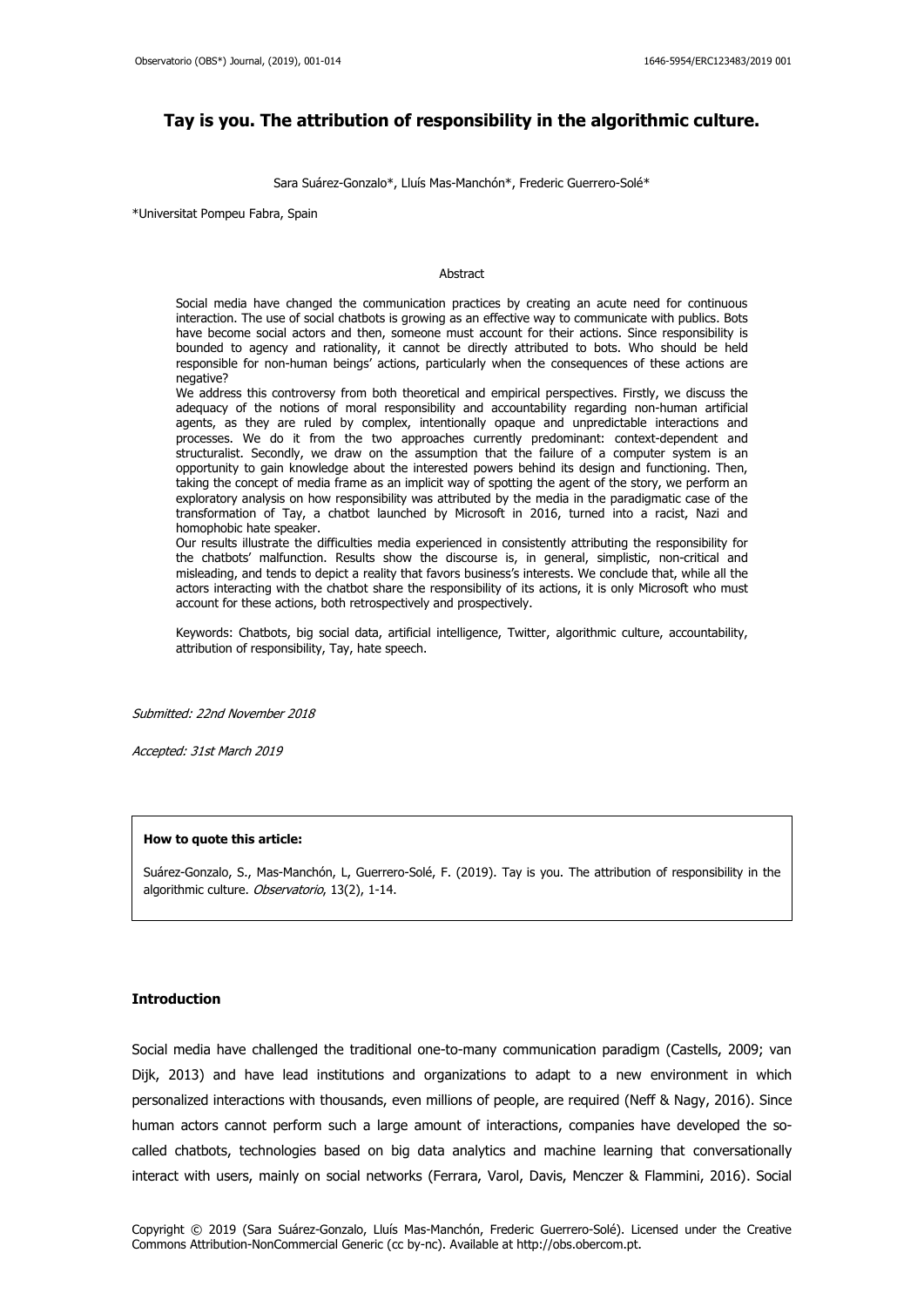network sites (SNS) are particularly suitable platforms for the collection of great amounts of social data (Tufekci, 2014; boyd & Ellison, 2007) that can be processed in real-time by machine learning technologies and become a source for machine-generated content (Nichols, 2010). This content is the basis for personalized interactions carried out by chatbots that emerge as relevant non-human social actors in SNS. Scholars have begun to scrutinize the potential negative impact of bots on society. From a critical perspective, these technological artifacts are characterized by the opacity and black-boxed nature of the algorithms that rule their actions (Pasquale, 2015). Due to the enormous complexity of such algorithms, scholars have put the focus on cases of unsatisfactory functioning as a way to gain knowledge about their inner characteristics and effects (Karppi & Crawford, 2016). This knowledge is essential when dealing with highly problematic concepts such as agency, accountability or the attribution of responsibility in the context of the algorithmic culture (Hallinan & Striphas, 2015).

The aim of this work is to contribute to the debate about chatbots' acts responsibility and accountability from both theoretical and empirical perspectives. On the one hand, we examine the adequacy of traditional notions of responsibility and accountability in the context of the algorithmic culture. On the other, this research explores the discourse of media outlets in such a case in which computational systems fail. We perform an exploratory frame analysis (Entman, 1993; Semetko & Valkenburg, 2000) of the news stories on Tay's failure, a Twitter chatbot launched by Microsoft Corporation in 2016. Since after a 24 hours period of interaction with Twitter users the bot's messages turned into racist, homophobic and sexist hate speech, we pay a special attention to how media attributed responsibility of this misbehavior. Finally, we discuss whether the algorithmic culture is influencing the construction of media discourse about chatbots' agency and responsibility.

#### **From user to machine generated content**

The rapid development of information technologies at the end of the  $20<sup>th</sup>$  century made the volume, variety and velocity of data grow dramatically (Laney, 2001). In 1997 Michael Lesk predicted that in the year 2000 there would be enough space of storage to register almost any expression of human activity. He also warned that such a large amount of data could not be inspected by humans in the future, and a continuous automatic evaluation would be a requisite to decide what portions of information should get "the precious resource of human attention" (Lesk, 1997: 9). Two decades later, Lesk's predictions have been widely confirmed, and nowadays we live in a big data ecosystem (boyd & Crawford, 2011), being the datafication of everyday life an increasingly pervasive trend (Baruh & Popescu, 2015; Suárez-Gonzalo, 2017). In this sense, the size and complexity of datasets undermines humans' capacity to deal with data and to make sense of them (Baldi, 2017; Shalev-Shwartz & Ben-David, 2014). According to Hallinan and Striphas (2016: 119), a new algorithmic culture has emerged, which lies in "the use of computational processes to sort, classify, and hierarchize people, places, objects, and ideas, and also the habits of thought, conduct, and expression that arise in relationship to those processes'.

Under the name of artificial intelligence (AI), highly sophisticated computational techniques have been developed to replace humans in relevant activities (Carbonell, Michalski & Mitchell, 1984), such as content creation, information management and distribution and decision-making (Marsland, 2015). Machine learning is the current paradigm in the field of AI (Bostrom, 2015) that trains computers to learn. It allows computers to adapt their actions to the changes in the environment (Shalev-Shwartz & Ben-David, 2014),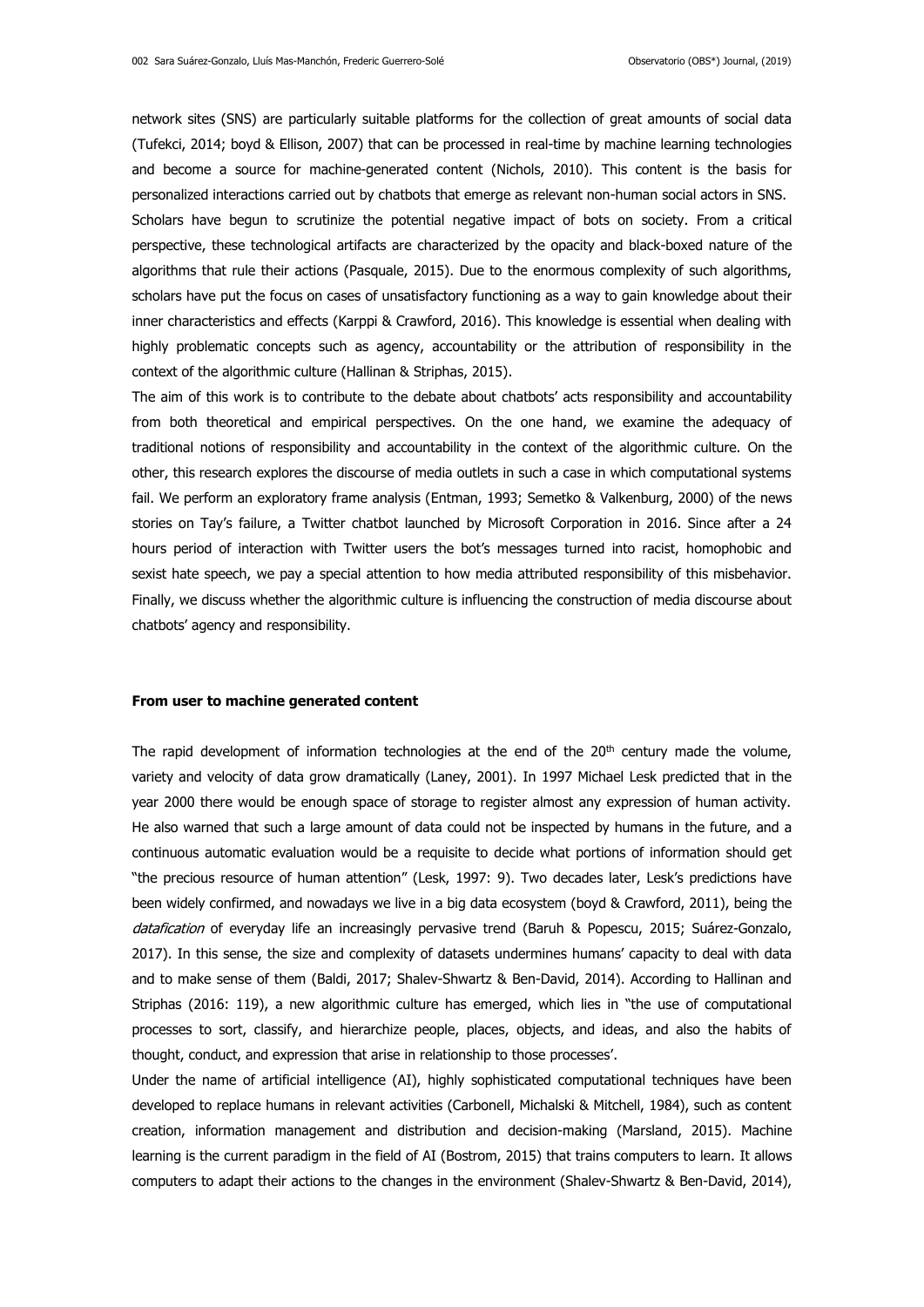and to discover complex structures and patterns in high-dimensional datasets (LeCun, Bengio & Hinton, 2015). For Nath and Levinson (2014), machine learning can be understood as algorithms that constantly improve their outcomes by means of available data.

## **The nature of social chatbots**

Social chatter robots (chatbots) are a particular case of this new generation of machine learning technologies that make use of social media data to generate natural language outputs and engage in conversations with human users (Griol, Sanchis de Miguel & Molina, 2014). They are, nowadays, an effective way to communicate with users (Chakrabarti & Luger, 2015). Due to the enormous amount of data spread by users, SNS have become particularly thriving ecosystems for the development of chatbots. In the past few years, chatbots have settled in social networks (Sandvig, Hamilton, Karahalios & Langbort, 2016; Ferrara et al., 2016) and are holding strategic roles in organizations' communication actions (Neff & Nagy, 2016). In this sense, communication technology corporations such as Apple, Samsung, Microsoft or Facebook have already developed their own chatbots. They have also played a relevant role in political events, such as the latest United States presidential election campaign (Kollani, Howard & Wooley, 2016). However, chatbots can also contribute to amplify old biases in society and are acquiring perilous roles in public life (Caplan & boyd, 2016). Research has shown that can they lead to algorithmic discrimination (boyd, Levy & Marwik, 2014) and are capable of swaying public opinion (Marechal, 2016), perpetuating social damaging stereotypes (Sandvig et. al, 2016), destabilizing financial markets (Karppi & Crawford, 2016), or amplify the spreading of misinformation (Ferrara et al, 2016) and hate speech (Marwick & Lewis, 2017), among others. Additionally, corporations and governments foster the opacity of such algorithms through real secrecy, legal secrecy and intentioned obfuscation (Pasquale, 2015: 2).

Thereby, considering the complex and opaque nature of algorithms in chatbots, and the fact that machine-learning technology takes advantage of the contents published by users, a question emerges: who is responsible of chatbots' behavior when they fail?

#### **The responsibility gap: attributing responsibility to artificial beings in a networked society**

Responsibility has been traditionally bounded to actions with concrete intentions (Asaro, 2012; Hellström, 2013) and significant consequences (Fisher, 1999). Responsibility has been usually attributed to individuals, groups of individuals or institutions (referred as the "agent") when their actions have an effect on others (referred as the "patient") (Floridi & Sanders, 2004). The attribution of responsibility requires the agent to be rational, as well as to have intention and agency (Mitcham, 2014; Guilbeault, 2016). Consequently, responsibility establishes a link between agents and patients and organizes social relations. Accountability is the assumption of responsibility by the agent. Bovens defines it as "a social relationship in which an actor feels an obligation to explain and to justify his or her conducts to some significant other" (2005: 184), especially when it comes to actions with negative consequences. Generally, accountability is part of the relationship between society and the state (Caplan & boyd, 2016). According to Rosenblat, Kneese and boyd (2014), it is fundamentally about checks and balances to power. It has a retrospective dimension (being blamed or punished for an action), which is the most commonly accepted, and a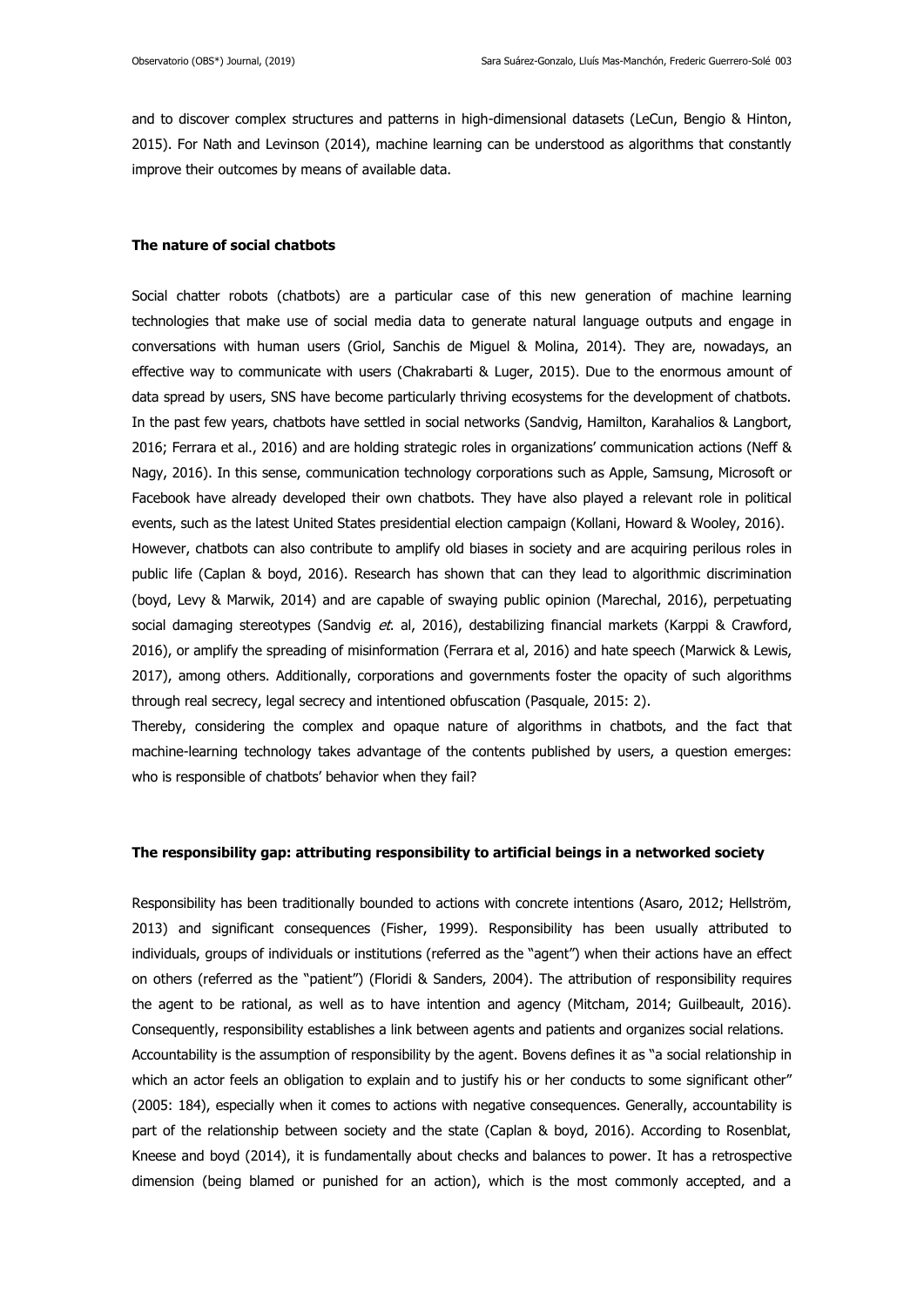prospective one (defining obligations and duties related to that action). Both responsibility and accountability are dependent on identifying the agent of the action and whether her or his actual intention is rationally aligned with the consequences of this action (Groom et al., 2010).

In digital environments such as SNS, in which chatbots become algorithmically controlled actors that learn from others' behaviors, agency and intention are not easily attributed. Questions such as whether a chatbot can be considered as a rational agent or not, or its actions as intended, become problematic. Besides, in modern sociotechnical relations, tasks are distributed between human and non-human entities in a way that unpredictably affects each other. This makes it hard to identify the agent of a certain action. As noted by Kroll et al. (2017), social bots are peculiar black boxes in which the inner workings are either too complicated or based on randomness, and so the outcomes become difficult to foresee. Following Matthias (2004), while the operators of learning machines are not capable to predict the future behavior of such machines, they cannot be held responsible for their actions. Therefore, intentionality, causality and the agent-patient link become hard to define. As the complexity and autonomy of learning machines keep growing, humans cannot continue to be directly responsible for them. In some way, humans lose control over them, and bestow the decision-making process to the machines themselves. In such cases, society must address what Matthias calls a "responsibility gap". Gotterbarn (2001) and Waelbers (2009) add two pervasive misconceptions about technology and responsibility that complicate the attribution of responsibility in such cases: the alleged ethical neutrality of technological artifacts; and the predominant reductionist understanding of responsibility, which only considers its retrospective conception.

All this complexity has lead several authors to notice that the case of artificial beings requires rethinking the very concepts of responsibility and accountability so to make them applicable to networked environments (boyd, Levy & Marwick, 2014). Several authors have also emphasized the need for algorithmic transparency (Kemper & Kolkman, 2018), external control of algorithmic processes (Pasquale, 2015; boyd, 2016) and to design them according to previously agreed values (boyd, 2016) such as the five defined by Diakopoulos and Friedler (2016): responsibility, explainability, accuracy, auditability and fairness.

There are interesting contributions regarding the intentionality and agency of artificial beings, which can be classified into two main approaches regarding the attribution of responsibility and the accountability of chatbots's actions. One is the context-dependent approach: responsibility corresponds to the environment with which the bot interacts, and so its assumption disperses among all actors. The other is the structuralist approach: assuming the responsibility of bot's actions corresponds to the forces involved in the design and management of the bot.

Regarding the context-dependent approach, Floridi (2014) poses that when an artifact learns from the context in which it performs, intentionality spreads through the different relationships and outer interests involved in the interaction. In this same line, Introna (2014) draws on Foucault to develop an interactional concept of intentionality, defined as the inseparable interaction between technical artefacts ("dispositifs") and humans. According to van Dijk (2013), given that the environment as a whole can be considered as the input of social bots and also that it is based on simple interactions that define each other's identity, agency could be considered also a networked concept. Similarly, Neff and Nagy (2016: 4916) develop the concept of symbiotic agency, defined as: "what users, actors, and tools do when interacting with complex technological systems […] In other words, what people say about bots influences, what people can do with them and what capacities the bots have for social action".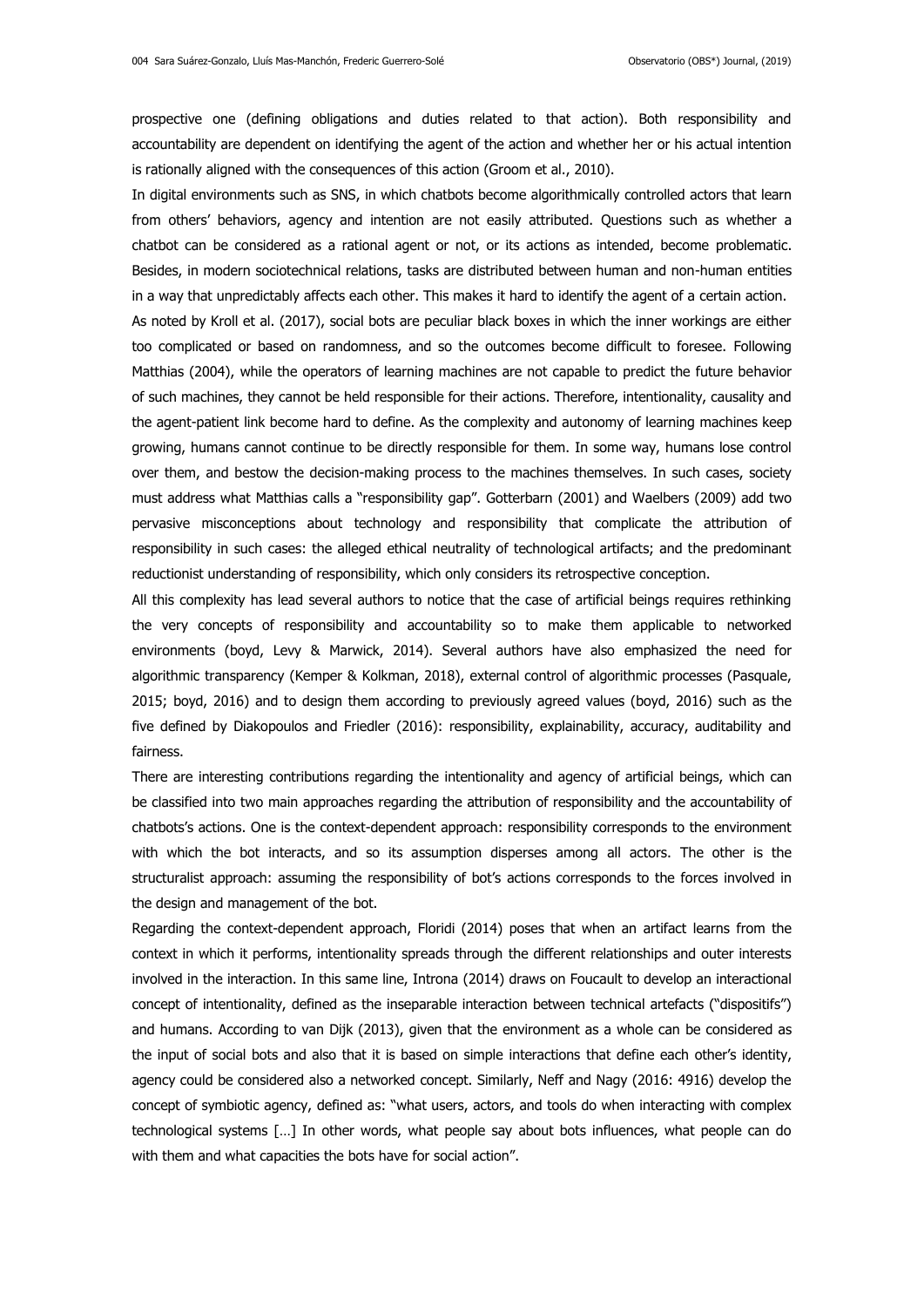Regarding the structuralist approach, Johnson (2006) argues that although computer technologies are not intentional, they do have intentionality, always related to that of their designers and users. She emphasizes the need to consider the social, political and institutional forces interested in shaping technological developments. In this same line, Ford, Dubois and Puschmann (2016) pose that chatbots' actions should be accounted by a set of different interests participating in the co-creation of these chatbots. Through a quantitative and qualitative study on Youtube, Rieder, Matamoros-Fernández and Coromina (2018) highlight the intricate mesh of mutually constitutive agencies that play a role in algorithm's functioning. Rieder (2018), moreover, examines the relationship between governmentality and computing and notes the importance of dealing with computers as political tools in the hands of interested actors or think tanks. Murthy et al. (2016) note that bots are created by social, political and economic systems of power (an idea also supported by Karppi & Crawford, 2016).

### **@TayandYou, a paradigmatic case of study**

On Saturday, March 23rd 2016, Microsoft launched Tay, a new chatbot on Twitter. The bot was designed to simulate a young American millennial girl, with the purpose of informally interacting with Twitter users, millennials preferably, and conduct research on conversational understanding. As stated by Microsoft (2016), Tay was built "by mining relevant public data and by using AI and editorial developed by a staff including improvisational comedians". In order to have the most personalized and satisfactory experience, Microsoft warned users that the more they chatted with Tay, the smarter she would get. However, hundreds of users started tweeting with the chatbot by making misogynistic and racist comments. Because of its machine-learning nature, Tay's messages, tone and vocabulary also became racist and misogynistic dramatically. A few hours later and as a result of Tay`s inappropriate behavior, Microsoft removed the chatbot arguing that it suffered a malicious attack (Lee, March 25th, 2016). Three days later, on March 30th, Microsoft launched a renewed version of Tay. However, its behavior soon became even worse than before, and Microsoft definitively removed the chatbot from Twitter.

#### **Media framing of Tay's event**

As pointed out by Druckman and Bolsen (2011), public opinion plays a critical role on how people perceive emergent technologies. In this regard, the way media portrays a new technology is a definitive factor for its success. Spicer (2005) pointed out that the way complex digital technologies will be used is shaped during their process of social inclusion by political and economic forces. Stahl (1995), for his part, conducted a major study on Time's framing of the first IBM personal computers. Results show that magical and religious language was commonly used in news media as a plan for legitimizing computers' black boxed condition. Besides, he argues that machines are frequently portrayed (antrophormized) as the active partners in human-computer relationships, making people feel powerless facing technology. Stahl concludes that, since not all social groups are equally able to define new technologies, media tend to stabilize and close the technological business' frame. That is: they promote business' definitions of technology. As noted by Puschmann and Burgess (2014), media discourse on science and technology usually tends to overgeneralize and subjugate the reality to power disputes. Campbell (2010) maintains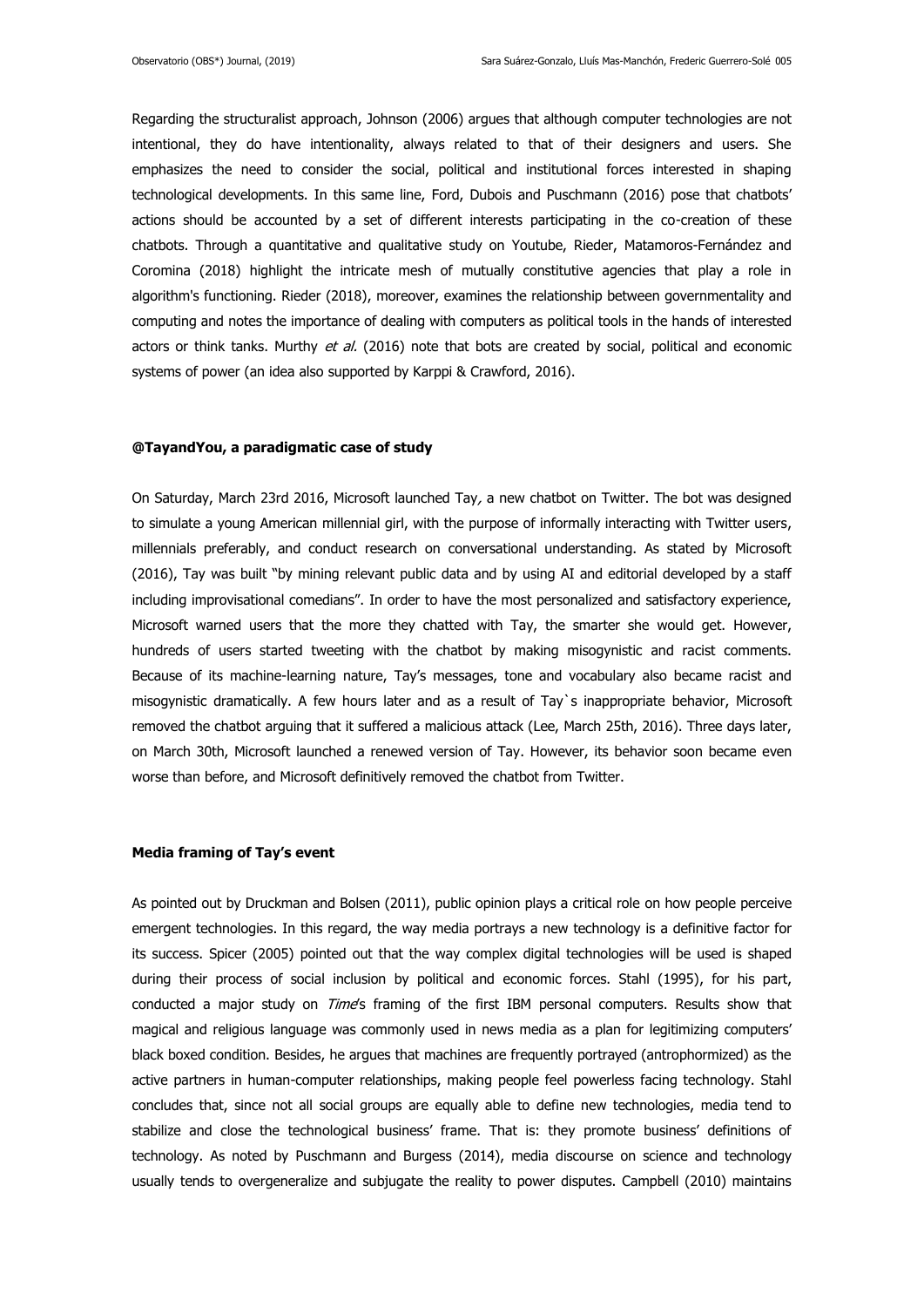that risk has also been frequent in media representations of emerging technologies, in particular when these technologies challenge the stability of other sociotechnical discourses.

Media outlets immediately reported on the failure of Tay. Assuming that media discourse depicts a particular understanding about artificial intelligence, machine learning, and chatbots, our main aim is to perform an exploratory analysis of how media framed and attributed the responsibility of the transformation of Tay. As defined by Entman (1993), framing involves selection and salience to prescribe and promote interpretations and evaluations of issues in media. Frames draw attention toward certain aspects of reality while marginalizing others (Lawrence, 2000). While the attribution of responsibility is conceptualized as a process of explicitly spotting the primary agent of certain phenomenon (the ultimate cause), framing is well known theory on how the media shed light into some direction regarding any stories' agents, hence responsibility can only be derived from framing implicitly. Thus frames must just be considered as a sort of premise for the attribution of responsibility. We will not go deeper in this insight.

Many scholars in the communication field have proposed diverse taxonomies of media frames. In particular, Semetko and Valkenburg (2000) identified the five prevalent frames in previous researches on news media content and systematized their identification in their classic work on European politics. These frames are: F1. Conflict: emphasizes the existence of conflicts between individuals, groups, or institutions as a means of capturing audience interest (it can induce public cynicism and mistrust); F2. Human interest: brings a human face or an emotional angle to the presentation of an event, issue, or problem: is supposes an effort to personalize, dramatize or "emotionalize" the news in order to capture and retain audience interest; F3. Economic consequences: reports an event, problem, or issue in terms of the consequences it will have economically on an individual, group, institution, region, or country; F4. Morality: puts the event, problem, or issue in the context of religious tenets or moral prescriptions, often by means of an indirect reference. It may contain moral messages or offer specific social prescriptions about how to behave; and finally, the one which they identified as the predominant one, F.5. Attribution of responsibility: presents an issue or a problem in such a way to attribute responsibility for its cause or solution to either an institution, individual or group. It encourages people to offer individual-level explanations for social problems.

Semetko and Valkenburg elaborate on a deductive, rather than an inductive (Gamson, 1992), approach to framing. This deductive approach involves having a clear idea of the types of frames that are likely to appear in the news and, afterwards, quantify them in the sample of news. Unlike the inductive approach, which is arduous to apply as it involves analyzing the news with an open view, the deductive method is easily replicable. Because of that, it has been employed by a multitude of researchers, especially in relation to media news on political issues and crisis communication (Coman & Cmeciu, 2014; An & Gower; 2009).

In view of previous theoretical considerations and the role played by media outlets in shaping public opinion, we tried to answer the question about how news media framed Tay's failure, and how they attributed the responsibility of this failure. For this purpose, we performed an exploratory research by collecting and analysing a sample of news about the Tay event from April to November 2016, when the number of news stories about the case falls significantly. As for the sample selection, we draw on the ranking published by Comscore MMX Multi Platform of the most read digital newspapers in Spain during the period analyzed. Then, we gathered the news published by the seven generalist newspapers of this list that published two or more news fully dedicated to Tay's event during that period. Moreover, we added to the sample the two international online dailies (The Guardian, The New York Times) and the three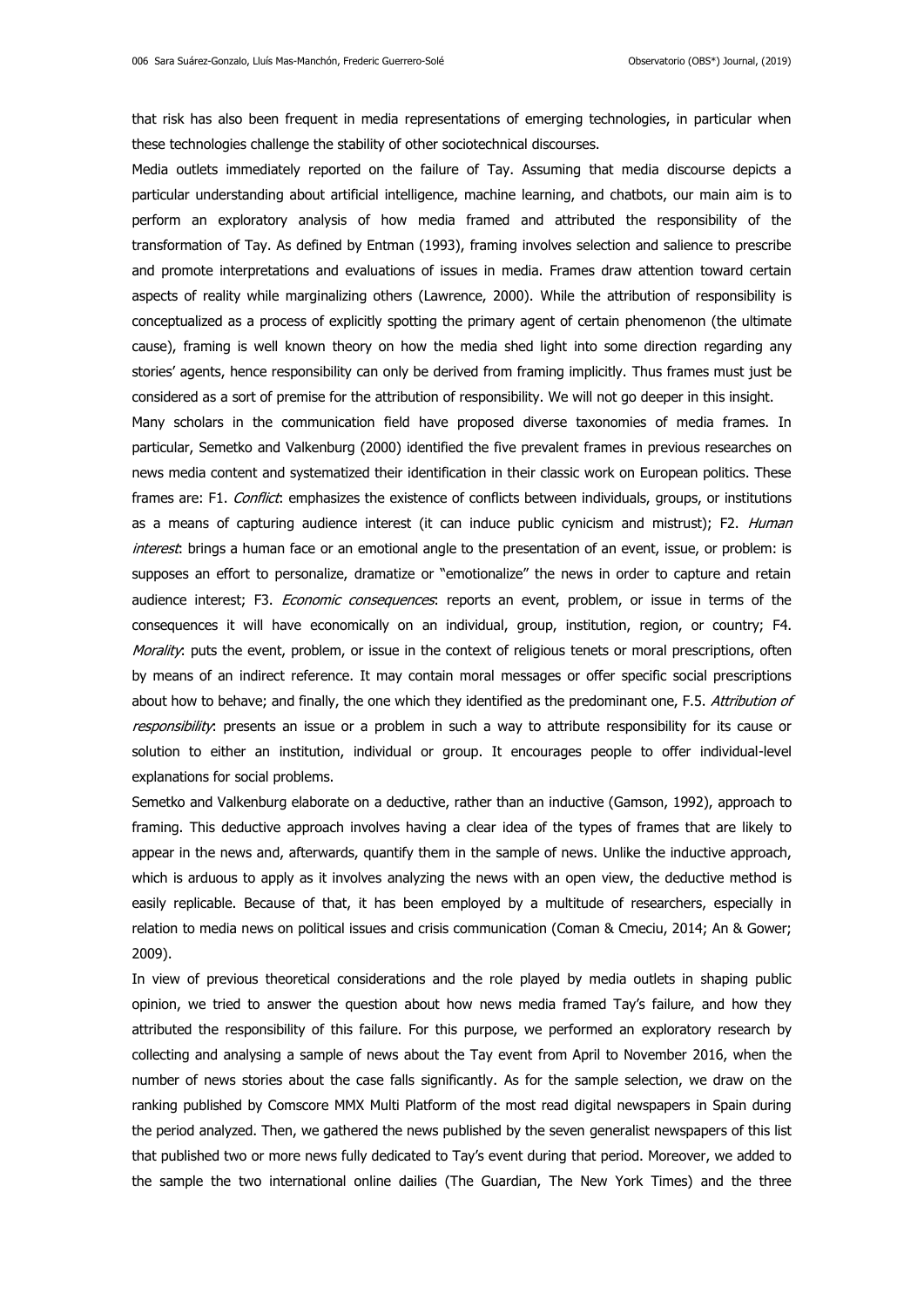technology newspapers (The Verge, Wired, ZD Net) of reference in Spain that published the greatest number of news about Tay during the period analyzed. Ten keywords in English and Spanish were employed to find the news in media's search engines: Tay, Inteligencia Artificial, Artificial Intelligence, AI, IA, Bot, Chat Bot, Microsoft, digital assistant, asistente digital. 56 news stories were finally collected from thirteen international digital newspapers. Six of them in Spanish (El País, El Mundo, La Vanguardia, ABC, Eldiario.es, La Razón, and The Huffintong Post – Spain Edition), and seven of them in English (The Huffington Post - UK Edition, The Guardian, The New York Times - International Edition, The Verge, Wired and ZD Net).

From the methodological point of view, our approach is deductive. A first reading of the news shows us that the media was likely to have adopted primarily or exclusively an approach focused on attribution of responsibility and conflict. Moreover, Tay's event is a political issue (it raises concerns on Nazism, racism, homophobia or sexism and involves questions regarding the limits of freedom of expression, or the regulation of big data and artificial intelligence technologies), and it is a case of crisis communication. On this basis, the objective of the analysis is to quantify the presence of the five frames defined by Semetko and Valkenburg (2000) in the media coverage of Tay.

The sample of news stories, then, was categorized by three different coders by means of Semetko and Valkenburg's classification (Krippendorff's alpha = 0.91), focusing on the way media outlets attributed the responsibility of Tay's failure and turning into a misogynist and racist chatbot. We also coded the actors involved in the event, the causes of the failure and its responsible, the consequences and the actors that were affected by these consequences.

Concurring with Semetko and Valkenburg (2000)'s study, the results of the framing analysis revealed that the attribution of responsibility was the main frame (one out of two news stories) used by media in depicting Tay's failure. This frame was complemented by the conflict frame in 8 out of 56 cases (14%). The third most used frame was that of human interest, while none of the news stories analysed used the frames of economic consequences or morality.

Framing and content analysis show that the event was depicted to shape public understanding about who is to be blamed for Tay's malfunctioning. Media outlets tended to represent the event through the following pattern: Twitter users (the agent) maliciously misused and attacked (causal contribution) a feeble and vulnerable chatbot called Tay (the patient) that had to be disconnected by its designer (consequence).

Results show that almost three out of four stories were focused on trying to identify the culprits of Tay's malfunctioning. A third of the news stories described an orchestrated attack from Twitter users, which abused Tay and led it to behave in an inappropriate manner as the cause of the event. Precisely Twitter users were identified in 40% of the news as the actor responsible (agent) of the incident, while only a 17% do it with Microsoft. On the other hand, 18% of the news reported the interaction between humans and Tay's software as the trigger of the fiasco, while 14% of the stories described the malfunctioning as a failure of Tay's machine-learning code.

The consequences reported were the following: in one out of three news stories, the consequence reported was the disconnection of Tay and the apologies given by Microsoft. By doing so, media assume the retrospective approach to attribution of responsibility as the only possible. One out of four stories (25%) reported that the main consequence of the failure was that Tay had become a mirror of the worst of humanity by "learning" how to be racist and misogynistic. Conversely, norms and risks were not relevant in media depictions of Tay's failure. By describing the action as an attack, and clearly identifying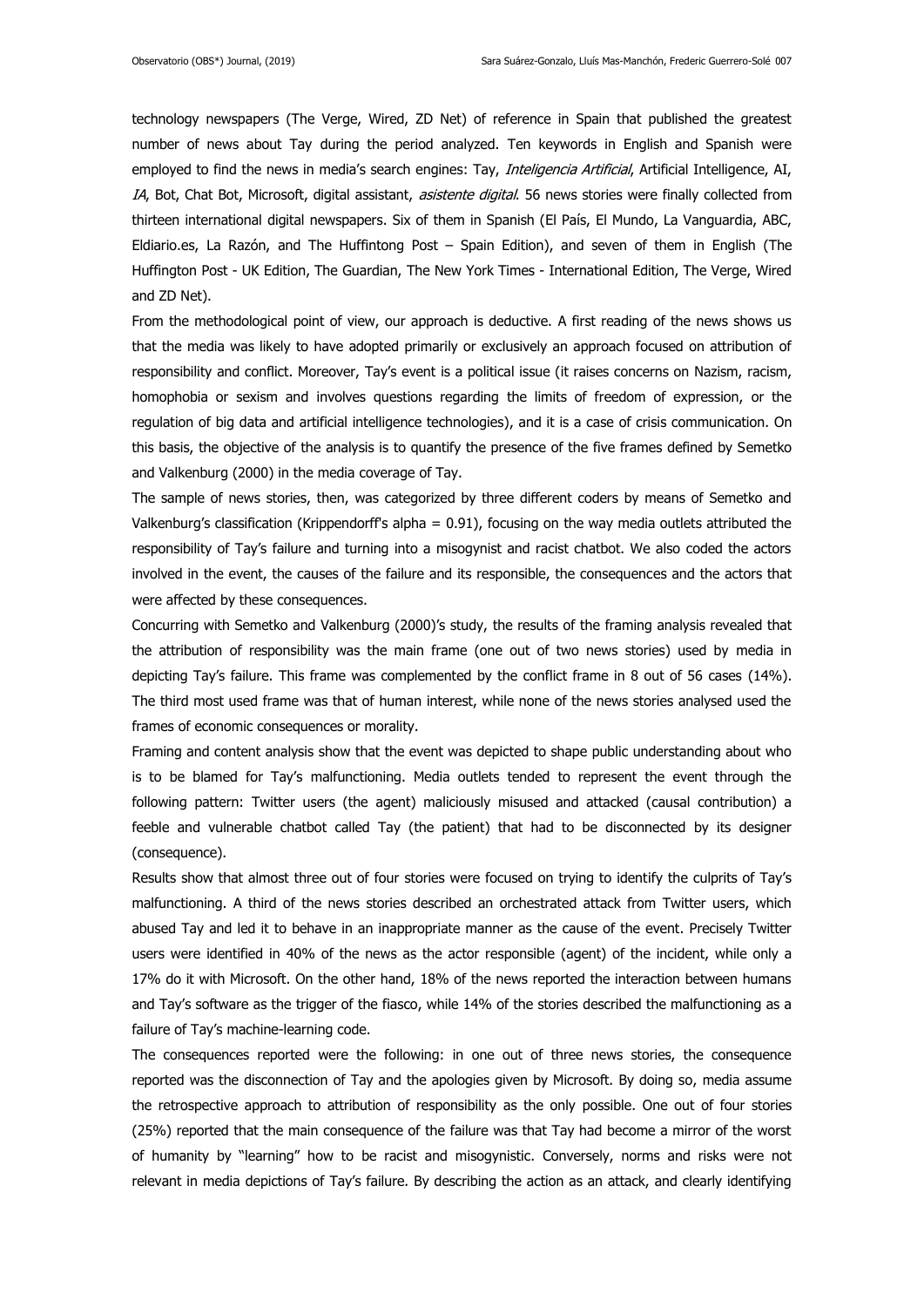responsible and affected actors, media outlets stressed the existence of a conflict between Twitter users and the chatbot. Besides this, news stories are emotionally charged by depicting Tay as a person and making sensitive judgements about it.

Media tend to present the chatbot as the most affected actor (patient) in the event. A third of the news stories (33%) referred to Tay as a human being and a "baby robot" harmed by the abusers. Additionally, 9% of the stories pointed at AI as the one affected by the failure, and 5% of them at Microsoft. To sum up, the chatbot, its technology, and even its designers were presented as those ill affected by Tay's malfunctioning. Surprisingly, only 12% of the news stories considered ethnic and religious vulnerable social groups (such as black people or the Jewish community) and women offended by Tay's messages as those harmed by the incident. Finally, 9% of the stories points at Twitter users and humans in general as the injured party. There was no explicit reference to hate speech and its consequences over people, nor to legal issues.

#### **Tay's event: the media deconstruction of reality**

Media representation of Tay's event depicts a biased and misleading reality that concurs with the traditional mainstream media discourse on new technologies defined by Stahl (1995): it tends to stabilize and close the discourse of Microsoft. By presenting the event as an isolated phenomenon from any context, media do not contribute to people's media and technology literacy, nor to their social empowerment. Content and framing analysis of news showed a contradictory discourse: on the one hand, media personalized Tay and treated it as something capable to feel and suffer. On the other hand, Twitter users are dehumanized and found guilty on Tay's turn into a misogynistic and racist being. Media discourse, then, reinforces the idea that Tay failed because of Twitter users. Media referred to a retrospective accountability action performed by Microsoft (apologize) and, by assuming company's discourse, depicted a reality that favored AI business' —and particularly Microsoft's— interests. They give voice and credibility to the company, which, far from being affected, gains visibility and come out reinforced by positioning its discourse in the public sphere. In that regard, it should be noted that Tay's event coincided with the celebration of Build 2016, the annual congress of Microsoft Corporation. Consequently, 21% of news stories replicate literal ideas pronounced by Satya Nadella (CEO of Microsoft) in his opening speech at the Build 2016, about the future of artificial intelligence and his company's plans on chatbots. The most repeated one is the following: "We want to build technology that gets the best of humanity and not the worst". Likewise, the content analysis revealed that the most of the news explain the cause of the event as an orchestrated attack, an idea exposed by Peter Lee (March 25th, 2016) (Microsoft Healthcare's Corporate Vice President) in an official statement: "Unfortunately, in the first 24 hours of coming online, a coordinated attack by a subset of people exploited a vulnerability in Tay." On doing so, media repeats a discourse that goes in the best interests of Microsoft: to dwell on a conventional-retrospective approach to the responsibility of Tay's case, instead of a prospective one, while they blame Twitter users for it and present the fiasco as an isolated event.

There is a huge academic controversy among scholars in relation to the attribution of responsibility in algorithmically-controlled environments. Designers, users or both (when interacting) have been proposed as the presumed responsible for the punishable crimes committed by algorithms. However, media outlets were inclined to blame just one of the actors involved: the users. Users can be considered as instigators of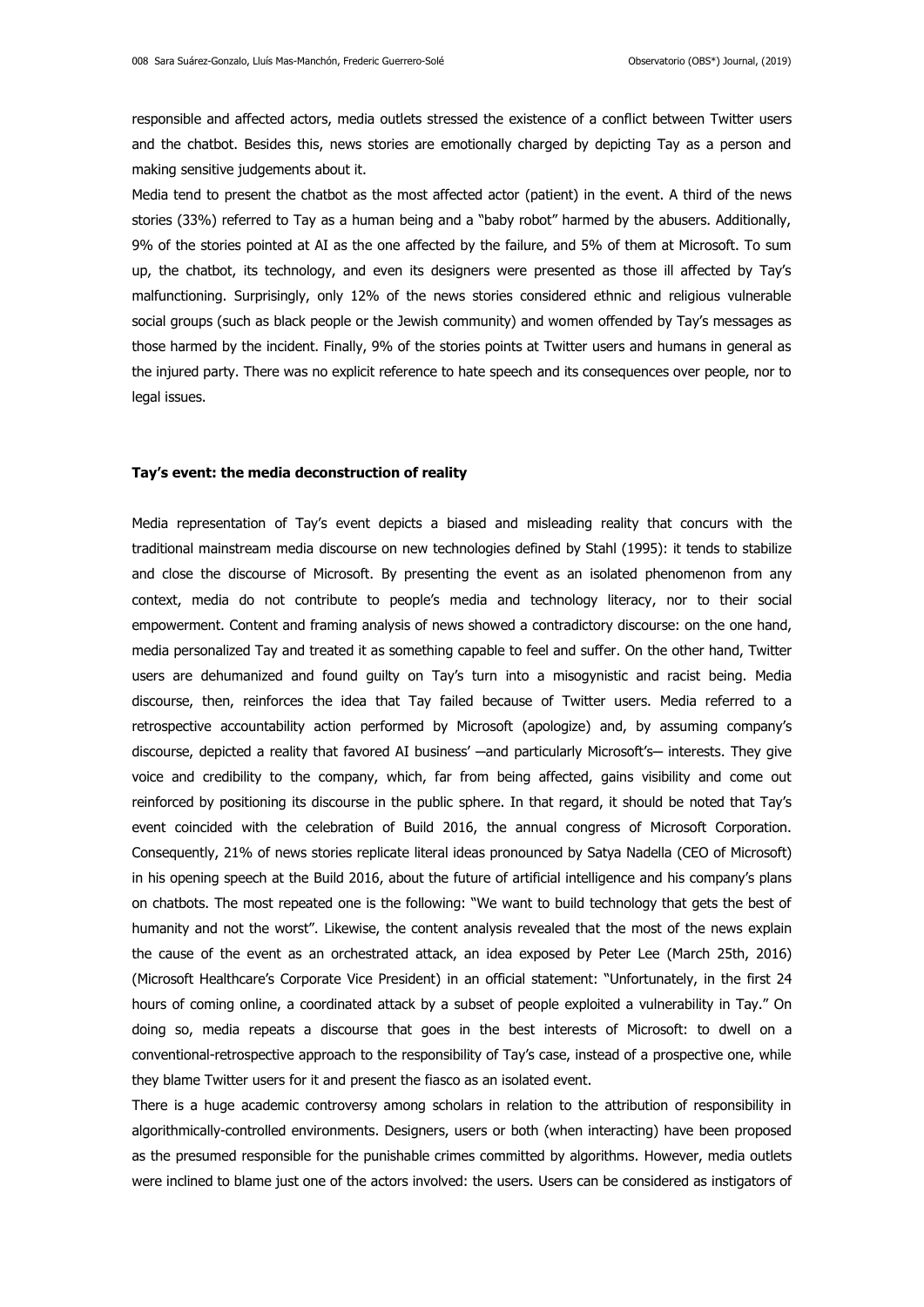Tay's wrongdoings. They drove the chatbot to deal with specific issues, vocabulary and tone. In this sense, users persuaded Tay to be misogynistic and racist. However, this cannot be considered as the unique cause of Tay's failure. The issue stems from the fact that the algorithm was not properly designed to handle such a situation (Sandvig et al., 2016), although it seemed to be designed to simply replicate its interlocutors tone and vocabulary. As a non-rationale machine, Tay did not have the capacity of understanding what is right or wrong, but designers should have been aware of the potential harms of such a design. As noted by Diakopoulos and Friedler (2016), some a priori values should have been programmed in order to prevent the fiasco.

A remark has to be added in relation to hate speech and the attribution of responsibility. Hate speech increases social inequality, violate sensitivities and impose the domination of social groups over stigmatised others, but it could even drive the victims to fatal consequences (Zollo & Loos, 2017). Research has shown that hate speech and extremist ideologies are flourishing on the digital space because of the far-right media manipulation and spread of disinformation (Marwick & Lewis 2017, Matamoros-Fernández, 2017). Hate groups, bots, trolls and the dynamics of social networks are some of the main contributors to this phenomenon. Due to the seriousness of hate speech's social implications, it is everyone's responsibility to help eradicating it. Consequently, it makes no difference whether the messages that Twitter users actually addressed to Tay had a purpose (attack, persuade, play) or not. Users were responsible for their own messages and they should account for them, although not for those of Tay.

As pointed out by Karppi and Crawford's (2016) the failure of a computational system is an opportunity to gain knowledge about it and its social consequences. In this sense, Tay's malfunctioning must lead society to reflect on the potential harms of automated bots' behaviors, and to make clear the different responsibilities that have to be assumed by social actors, including users, designers and the owners of the platforms in which robots perform their actions. We must be specially concerned about the rise of hate speech and other unacceptable attitudes and behaviors, and force designers to prevent their algorithms from turning into Nazi, misogynistic and racist abusers. Finally, media depictions of algorithms' failures should include the complexities of algorithmically-controlled environments and foster the public debate about who is responsible for what.

### **Conclusions**

Digital environments and, in particular, social networks have driven technology companies to design algorithms that make use of social big data and machine learning strategies to interact with a myriad of users (Neff & Nagy, 2016; Ferrara et al., 2016). However, algorithms such as those used by chatbots are playing a role in public life, so the responsibility for their actions must be taken by someone. Chatbots' very nature challenges traditional notions of responsibility and accountability. On the one hand, they lack of intentionality and agency, which are conceived as human capacities. On the other hand, randomness, complexity and opacity are well-known characteristics of the algorithms that rule chatbots. These characteristics pose a difficulty in the identification of causes and consequences of chatbots' behavior and in the attribution of responsibility for their actions in case of failure.

From a theoretical perspective, we have observed that two basic approaches to the concepts of attribution of responsibility and accountability stand out: the structuralist (Johnson; 2006) and the context-dependent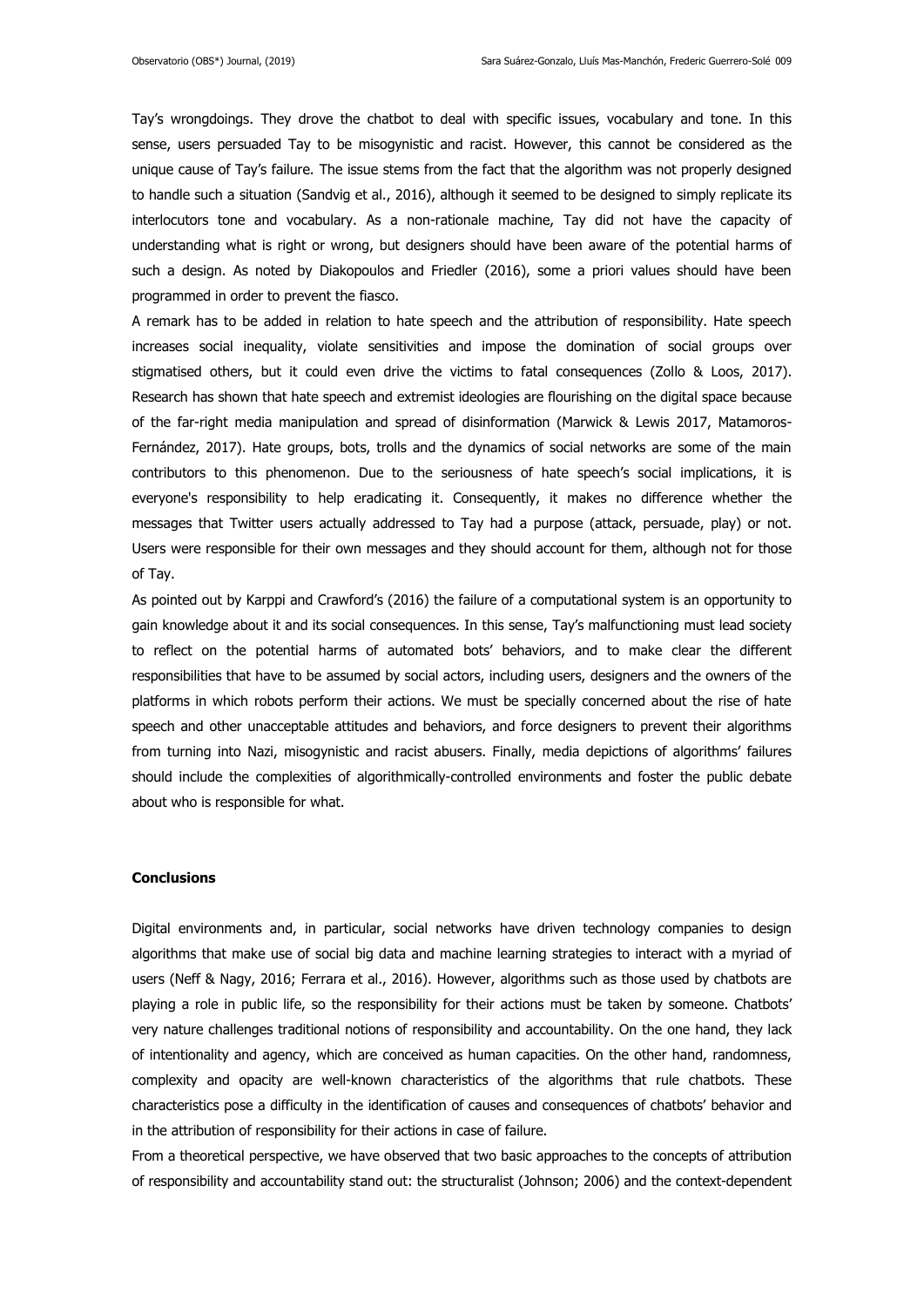(Kroes & Verbeek, 2014). However, our exploratory research has shown that media discourse on Tay's failure was, in general, simplistic, non-critical and misleading. Although the main frame used by media to depict the event was this of the attribution of responsibility (Semetko & Valkenburg, 2000), the responsibility of Tay's conversion into a Nazi and misogynistic chatbot was attributed to Twitter users, who were described as abusers that took advantage of the machine-learning algorithms leaging its actions. Far from a structuralist or contextual approach, Tay was treated as a human entity, while users were, in general, vilified and dehumanized. This fact leads us to conclude that media depiction of Tay's event was highly biased, and that it reproduced the dominant discourse about technology, algorithms and chatbots. Media adopted Microsoft discourse by stressing that it was Tay and the company itself the ones affected by users' unappropriate interaction with the chatbot. In sum, media contribute to the construction of a friendly and neutral image of AI technology, with no responsibility to be held.

Finally, media and other social institutions should put pressure on tech companies and denounce the undesirable consequences of the opacity of their algorithms as well as to push them to be accountable for the actions performed by their artifacts. As both our theoretical review and frame analysis reveal, there is a huge controversy about who is to be blamed by machine-learning algorithms misfunctioning. Media should contribute to the debate by publishing critical approaches and explaining to their audiences how complex attributing responsibility is in an algorithmically controlled environment. In addition, the sociotechnical system where bots function and interact should also be made comprehensible.

Considering the complexity of social bots' outputs formation, there are, at least, two main ideas related to responsibility and accountability that should be transmitted by the media in cases such as Tay's. Firstly, while the responsibility for the bot's behavior belongs to the whole environment involved in bots' development and functioning, the accountability belongs only to those involved in its development and design. That is, on the part of responsibility: developers, designers (including those who decide bots' type of learning and the environment in which it is inserted); those interacting with the bot, the interaction and the environment itself. On the part of accountability, developers, designers and those who lead the process of insertion of the bot. Secondly, it seems necessary to stress the social role of responsibility as a way to balance powers and not only to blame culprits. This line implies to stress not only on the retrospective notion of accountability and responsibility, but on the prospective one, as a path for creating suitable conditions for the development of new technologies and preventing undesirable future outputs.

## **References**

- An, S-K. and Gower, K.K. (2009). How do the news media frame crises? A content analysis of crisis news coverage, Public Relations Review, 35, 107-112. doi: doi:10.1016/j.pubrev.2009.01.010.
- Asaro, P. M. (2012). A body to kick, but still no soul to damn: Legal perspectives on robotics. In P. Lin, K. Abney, & G. A. Bekey (Eds.), Robot ethics: The ethical and social implications of robotics. Cambridge: MIT Press.
- Baldi, V. (2017). Beyond the algorithmic and automated society. Towards a critical reappropriation of digital culture. Observatorio (OBS), 11(3), 186-198. doi: 1646-5954/ERC123483/2017.
- Baruh, L. and Popescu, M. (2015). Big data analytics and the limits of privacy self-management. New Media & Society, 19(4), 1-18. doi: 10.1177/1461444815614001.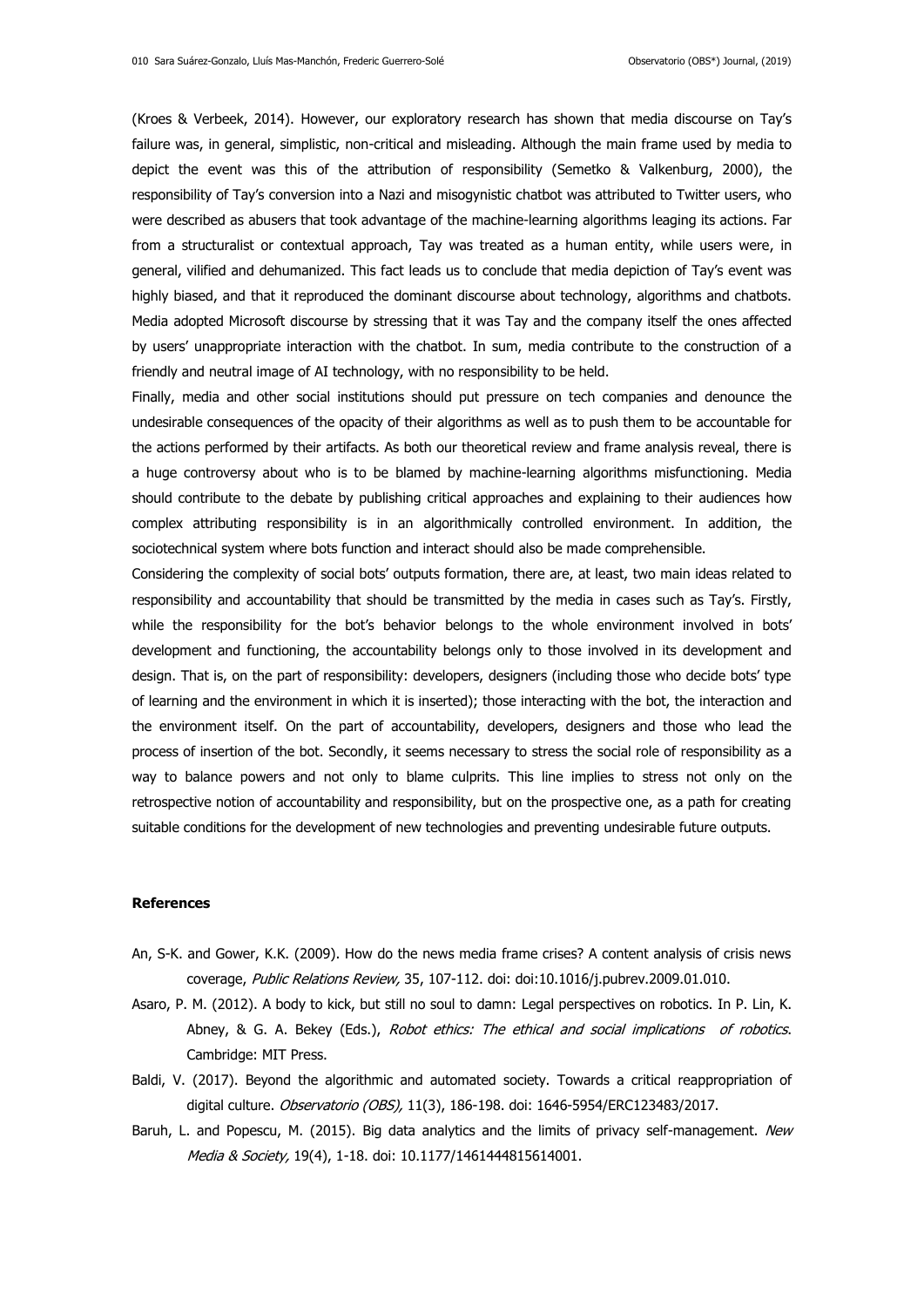Bostrom, N. (2015). What happens when our computers get smarter than we are? Conference at TED Talks. [https://www.ted.com/talks/nick\\_bostrom\\_what\\_happens\\_when\\_our\\_computers\\_get\\_smarter\\_tha](https://www.ted.com/talks/nick_bostrom_what_happens_when_our_computers_get_smarter_than_we_are?language=en)

[n\\_we\\_are?language=en.](https://www.ted.com/talks/nick_bostrom_what_happens_when_our_computers_get_smarter_than_we_are?language=en) 

- Bovens, M. (2005). Public accountability. In E. Ferlie, L. E. Lynn, & C. Pollitt (Eds.), Oxford handbook of public management, pp. 182-208. New York: Oxford University Press.
- Boyd, D. and Crawford, K. (2011). Six provocations for big data, Paper presented at: A decade in internet time: Symposium on the dynamics of the internet and society. doi: [http://dx.doi.org/10.2139/ssrn.1926431.](http://dx.doi.org/10.2139/ssrn.1926431)
- Boyd, D., and Ellison, N. B. (2007). Social Network Sites: Definition, History, and Scholarship. Journal of Computer Mediated Communication, 13(1), 210–230. doi: 10.1111/j.1083-6101.2007.00393.x
- Boyd, D., Levy, K. and Marwick, A. (2014). The networked nature of algorithmic discrimination. In S. Gangadharan (Ed.) Data and discrimination: Collected essays, 53-57. Washington, DC: Open Technology Institute – New America Foundation.
- Campbell, P. (2010). Boundaries and risk: Media framing of assisted reproductive technologies and older mothers. Social Science & Medicine, 72, 265-272. doi:10.1016/j.socscimed.2010.10.028.
- Caplan, R. and Boyd, D. (2016). Who controls the public sphere in an era of algorithms? Mediation, automation, power, Contemporary Issues and Concerns Primer, Data & Society. Retrieved from: [https://datasociety.net/events/who-controls-public-sphere.](https://datasociety.net/events/who-controls-public-sphere)
- Carbonell, J. G., Michalski, R. S. and Mitchell, T. M. (1984). An overview of Machine Learning. An Artificial Intelligence Approach. Berlin: Springer-Verlag.
- Castells, M. (2009). The Rise of the Network Society: The Information Age: Economy, Society, and Culture. Cambridge: Blackwell Publishers.
- Chakrabarti, C. and Luger, G. F. (2015). Artificial conversations for customer service chatter bots: Architecture, algorithms, and evaluation metrics. Expert Systems with Applications, 42, 6878-6897. doi: 10.1016/j.eswa.2015.04.067.
- Coman, C.& Cmeciu, C. (2014). Framing Chevron Protests in National and International Press. Procedia -Social and Behavioral Sciences, 149, 228 – 232.
- Diakopoulos, N., and Friedler, S. (2016). How to Hold Algorithms Accountable, MIT Technology Review, November 2016. Retrieved from: [https://www.technologyreview.com/s/602933/how-to-hold](https://www.technologyreview.com/s/602933/how-to-hold-algorithms-accountable/?utm_content=buffer19bc5andutm_medium=socialandutm_source=twitter.c%E2%80%A6)[algorithms-](https://www.technologyreview.com/s/602933/how-to-hold-algorithms-accountable/?utm_content=buffer19bc5andutm_medium=socialandutm_source=twitter.c%E2%80%A6)

[accountable/?utm\\_content=buffer19bc5andutm\\_medium=socialandutm\\_source=twitter.c%E2%8](https://www.technologyreview.com/s/602933/how-to-hold-algorithms-accountable/?utm_content=buffer19bc5andutm_medium=socialandutm_source=twitter.c%E2%80%A6) [0%A6.](https://www.technologyreview.com/s/602933/how-to-hold-algorithms-accountable/?utm_content=buffer19bc5andutm_medium=socialandutm_source=twitter.c%E2%80%A6)

- Druckman, J.N. & Bolsen, T. (2011). Framing, Motivated Reasoning, and Opinions about Emergent Technologies. International Journal of Communication, 61: 659-688. doi:10.1111/j.1460- 2466.2011.01562.x.
- Entman, R. M. (1993). Framing: Toward Clarification of a Fractured Paradigm. Journal of Communication 43(4): 58-67. doi: [https://doi.org/10.1111/j.1460-2466.1993.tb01304.x.](https://doi.org/10.1111/j.1460-2466.1993.tb01304.x)
- Ferrara, E. Varol, O. Davis, C. Menczer, F. & Flammini, A. (2016). The Rise of Social Bots. Communications of the ACM, 59(7), pp. 96-104. doi: 10.1145/2818717.
- Fisher, J.M. (1999). Recent work on moral responsibility. Ethics, 110(1), 93-139.
- Floridi, L. (2014). Artificial Agents and Their Moral Nature. In Kroes, P. & Verbeek, P. (Eds.), The Moral Status of Technical Artefacts, 17: 185-212. Springer Dordrecht Heidelberg, New York, London.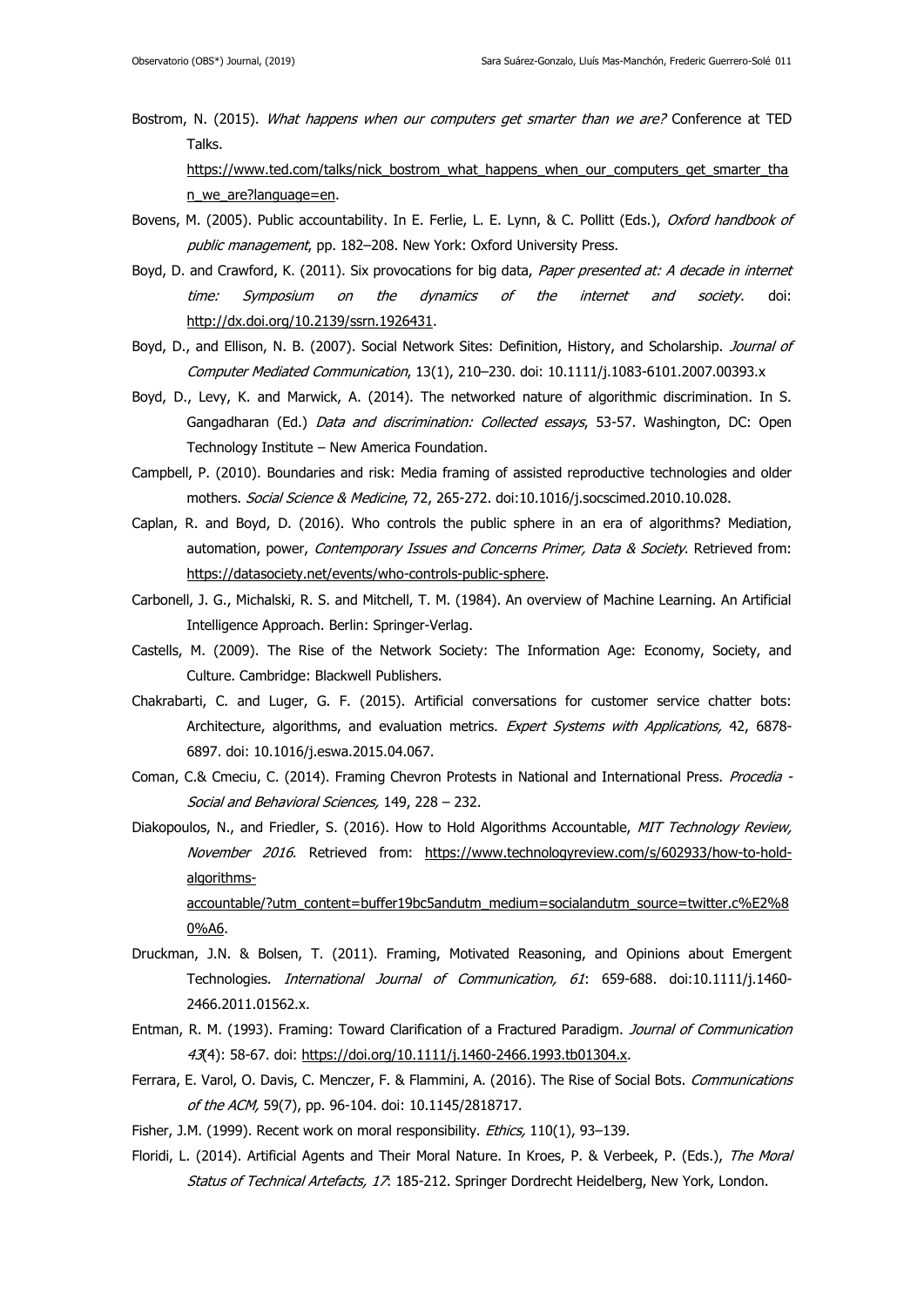- Floridi, L. and Sanders, J. (2004). On the morality of artificial agents, Minds and Machines, (14)3, pp: 349. doi: https://doi-org.sare.upf.edu/10.1023/B:MIND.0000035461.63578.9d.
- Ford, H.R, Dubois, E. & Puschmann, C. (2016). "Keeping Ottawa Honest—One Tweet at a Time? Politicians, Journalists, Wikipedians, and Their Twitter Bots". International Journal of Communication, 10: 4891-4914. doi: 1932–8036/20160005.

Gamson, W. A. (1992). Talking politics. New York: Cambridge University Press.

- Gotterbarn D. (2001). "Informatics and professional responsibility,". Science and Engineering Ethics, 7(2): 221–230.
- Griol, D., Sanchis de Miguel, A. and Molina, J. M. (2014). 'Giving Voice to the Internet by Means of Conversational Agents'. In Corchado E., Lozano J.A., Quintián H., Yin H. (Eds). Intelligent Data Engineering and Automated Learning. doi: 10.1007/978-3-319-10840-7 53.
- Groom, V., Chen, J., Johnson, T., Kara, F. A. and Nass, C. (2010). Critic, Compatriot, or Chump?: Responses to Robot Blame Attribution, Proceedings of the 5th ACM/IEEE International Conference on Human-Robot Interaction , March 02-05, 2010, Osaka, Japan. doi: 978-1-4244-4893-7.
- Guilbeault, D. (2016). "Growing Bot Security: An Ecological View of Bot Agency". International Journal of Communication, 10: 5003-5021. doi: 1932–8036/20160005.
- Hallinan, B. and Striphas, T. (2016). Recommended for you: The Netflix Prize and the production of algorithmic culture. New Media and Society, 18(1): 117-137. doi: 10.1177/1461444814538646.
- Hellström, T. (2013). On the moral responsibility of military robots. *Ethics and Information Technology*, 12(2): 99-107.
- Introna, L. D. (2014). 'Towards a Post-human Intra-actional Account of Sociomaterial Agency (and Morality)'. In Peter Kroes & Peter-Paul Verbeek (Eds.), The Moral Status of Technical Artefacts: 31-53. New York, London: Springer.
- Johnson, D. G. (2006). Computer Systems: Moral Entities but not Moral Agents. Ethics and Information Technology, 8, pp: 195–204.
- Karppi, T., and Crawford, K. (2016). Social Media, Financial Algorithms and the Hack Crash. Theory, Culture and Society, 33(1), 73-92. doi: 10.1177/0263276415583139.
- Kemper, J. and Kolkman, D. (2018). Transparent to whom? No algorithmic accountability without a critical audience. *Information, Communication & Society*, doi: 10.1080/1369118X.2018.1477967.
- Kollani, B., Howard, P. and Wooley, S. C. (2016). Bots and Automation over Twitter during the Third U.S. Presidential Debate, Data Memo 2016.3. Oxford, UK: Project on Computational Propaganda. [https://www.oii.ox.ac.uk/blog/bots-and-automation-over-twitter-during-the-third-u-s-presidential](https://www.oii.ox.ac.uk/blog/bots-and-automation-over-twitter-during-the-third-u-s-presidential-debate/)[debate/.](https://www.oii.ox.ac.uk/blog/bots-and-automation-over-twitter-during-the-third-u-s-presidential-debate/)
- Kroes, P., and Verbeek, P-P. (2014). The Moral Status of Technical Artefacts. New York, London: Springer.
- Kroll, J. A., Huey, J., Barocas, S., Felten, E. W., Reidenberg, J. R., Robinson, D. G., and Yu, H. (2017). Accountable algorithms, University of Pennsylvania Law Review, 165: 633. Retrieved from: [https://heinonline.org/HOL/LandingPage?handle=hein.journals/pnlr165&div=20&id=&page=&t=1](https://heinonline.org/HOL/LandingPage?handle=hein.journals/pnlr165&div=20&id=&page=&t=1558886997) [558886997.](https://heinonline.org/HOL/LandingPage?handle=hein.journals/pnlr165&div=20&id=&page=&t=1558886997)
- Laney, D. (2001). 3D data management: Controlling data, volume, velocity and variety, Application delivery strategies, File 949. Meta Group Research Note. Retrieved from: [https://blogs.gartner.com/doug-laney/files/2012/01/ad949-3D-Data-Management-Controlling-](https://blogs.gartner.com/doug-laney/files/2012/01/ad949-3D-Data-Management-Controlling-Data-Volume-Velocity-and-Variety.pdf)[Data-Volume-Velocity-and-Variety.pdf.](https://blogs.gartner.com/doug-laney/files/2012/01/ad949-3D-Data-Management-Controlling-Data-Volume-Velocity-and-Variety.pdf)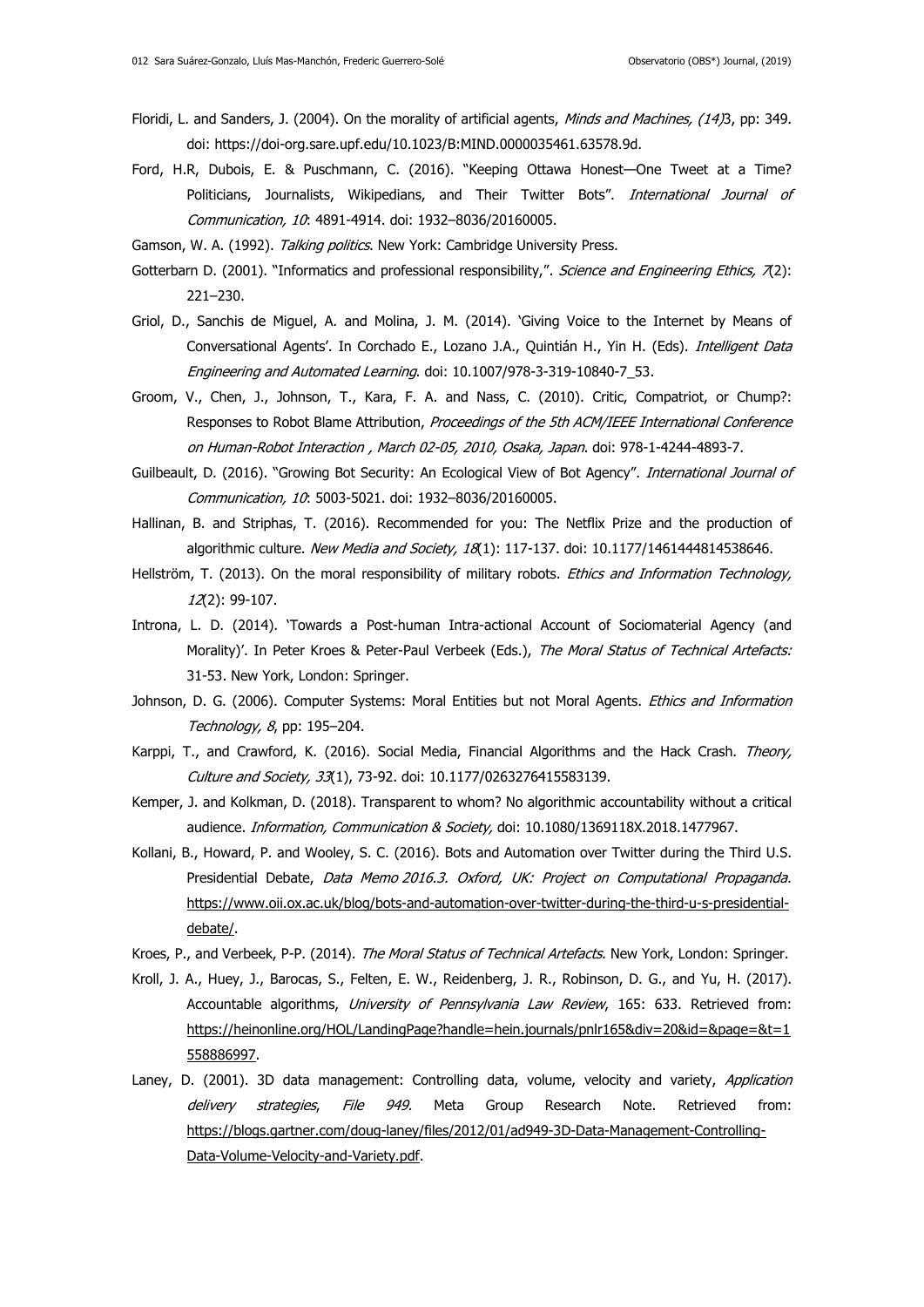- Lawrence, R. G. (2000). Game-Framing the Issues: Tracking the Strategy Frame in Public Policy News, Political Communication. doi: 10.1080/105846000198422.
- LeCun, Y., Bengio, Y. and Hinton, G. (2015). Review. Deep Learning. Nature, 521: 436-444. doi: 10.1038/nature14539.
- Lee, P. (March, 25th 2016). Learning from Tay's introduction, Statement published in The Official Microsoft Blog. Retrieved from: [https://blogs.microsoft.com/blog/2016/03/25/learning-tays-introduction/.](https://blogs.microsoft.com/blog/2016/03/25/learning-tays-introduction/)
- Lesk, M. (1997). How Much Information Is There In the World? Retrieved from: [http://www.lesk.com/mlesk/ksg97/ksg.html.](http://www.lesk.com/mlesk/ksg97/ksg.html)
- Marechal, N. (2016). "When Bots Tweet: Toward a Normative Framework for Bots on Social Networking Sites". International Journal of Communication, 10: 5022-5031. doi: 1932-8036/2016FEA0002.
- Marsland, S. (2015*). Machine Learning: An Algorithmic Perspective.* Boca Raton: CRC Press.
- Marwick, A. and Lewis, R. (2017). Media Manipulation and Disinformation Online, New York: Data & Society Research Institute. Retrieved from: [https://datasociety.net/output/media-manipulation](https://datasociety.net/output/media-manipulation-and-disinfo-online/)[and-disinfo-online/.](https://datasociety.net/output/media-manipulation-and-disinfo-online/)
- Matamoros-Fernández, A. (2017). Platformed Racism: The Mediation and Circulation of an Australian Race-Based Controversy on Twitter, Facebook and YouTube. Information Communication and Society, 20 (6), 930-46. doi:10.1080/1369118X.2017.1293130.
- Matthias, A. (2004). The responsibility gap: Ascribing responsibility for the actions of learning automata. Ethics and Information Technology, 6(3): 175-183.
- Microsoft Corporation. (2016). Tay.ai Official Webpage [now disabled]. Retrieved from: [www.tay.ai.](http://www.tay.ai/)
- Mitcham, C. (2014). 'Agency in humans and in artifacts: A contested discourse'. In Kroes, P. and Verbeek, P\_P. (Eds.), The moral status of technical artifacts: 11-29. Dordrecht, The Netherlands: Springer Science and Business Media. doi: 10.1007/978-94-007-7914-3\_2.
- Murthy, D., Powell, A. B., Tinati, R., Anstead, N., Carr, L., Halford, S.J., and Weal, Mark (2016). Bots and Political Influence: A Sociotechnical Investigation of Social Network Capital. International Journal of Communication, 10: 4952-4971. doi: 1932–8036/20160005.
- Nath, V. and Levinson, S.E. (2014). Autonomous robotics and Deep Learning. New York, London: Springer.
- Neff, G. and Nagy, P. (2016). Talking to Bots: Symbiotic Agency and the Case of Tay. *International Journal* of Communication, 10, 4915-4931. doi: 1932–8036/20160005.
- Nichols, N. (2010). Machine-Generated Content: Creating Compelling New Content from Existing Online Sources. Ph.D. Dissertation. Northwestern University, Evanston, IL, USA.
- Olsher, D. (2014). Semantically-based priors and nuanced knowledge core for Big Data, Social AI, and language understanding. Neural Networks, 58: 131-147. doi: 10.1016/j.neunet.2014.05.022.
- Pasquale, F. (2015). The Black Box Society: The Secret Algorithms That Control Money and Information. Cambridge: Harvard University Press.
- Puschmann, C. and Burgess, J. (2014). Metaphors of Big Data. International Journal of Communication, 8: 1690–1709. [http://ijoc.org/index.php/ijoc/article/view/2169.](http://ijoc.org/index.php/ijoc/article/view/2169)
- Rieder, B. (2018). Beyond Surveillance: How Do Markets and Algorithms 'Think'? Le foucaldien, 3(1) 8, pp. 1–20, DOI: https://doi.org/10.16995/lefou.30.
- Rieder, B., Matamoros-Fernández, A., and Coromina, Ò. (2018). From ranking algorithms to 'ranking cultures': Investigating the modulation of visibility in YouTube search results. Convergence, 24(1), 50–68. http://doi.org/10.1177/1354856517736982.